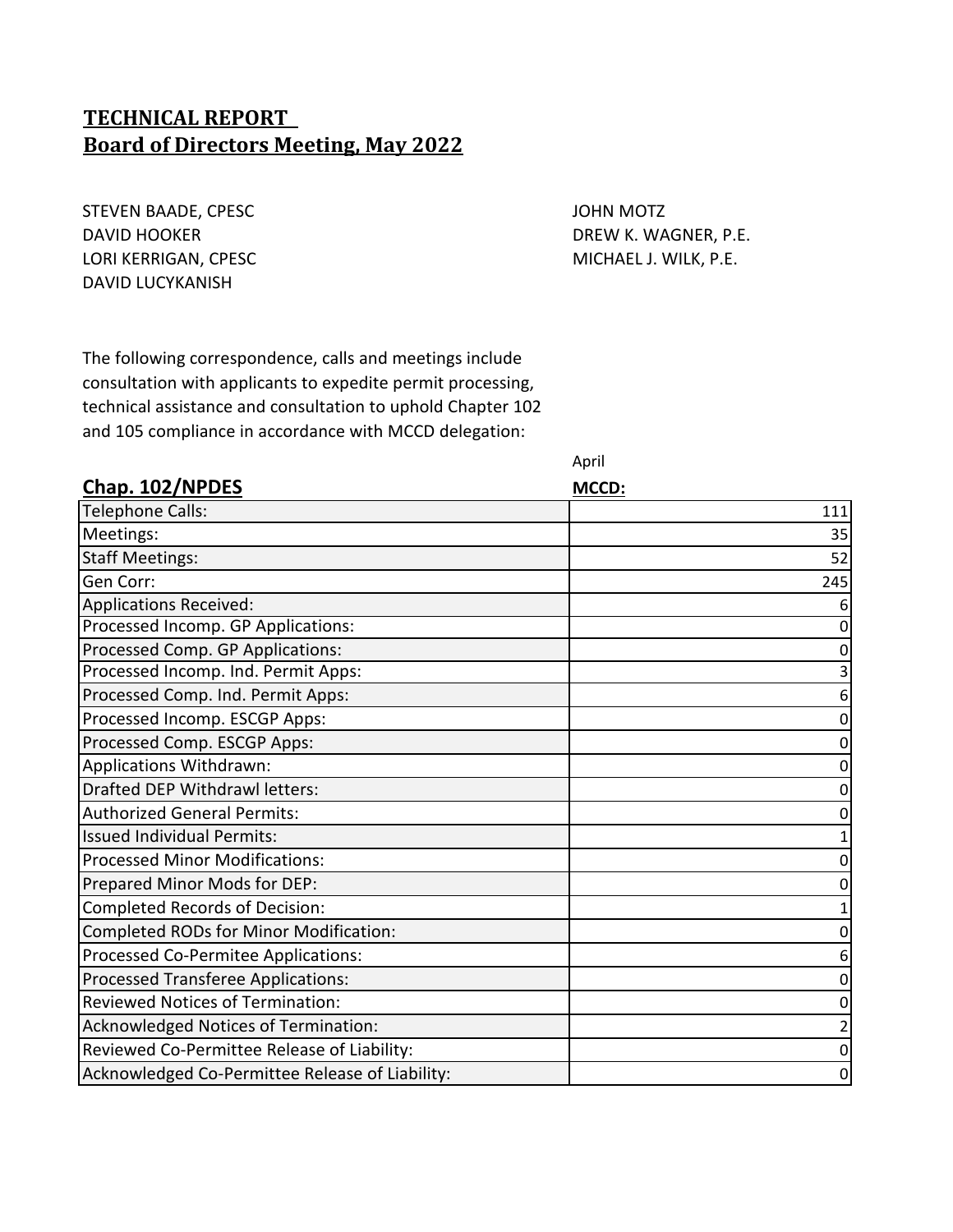|                                          | <b>Plan Reviews:</b> |
|------------------------------------------|----------------------|
| Post Construction Stormwater Management: |                      |
| <b>Erosion Sediment Control:</b>         |                      |

| Above meetings included:             | MCCD: |
|--------------------------------------|-------|
| Pre- Application Meetings:           |       |
| Buffer/Act 167 Meetings:             | 4     |
| Plan review meetings:                | 4     |
| Meetings with DEP:                   |       |
| <b>Elevated Review meetings:</b>     |       |
| Pre-Construction meetings:           |       |
| Technical Assistance Calls:          |       |
| Tech/compliance assistance meetings: |       |

### **Above staff meetings included:**

| Meetings to discuss PCSM issues with P.E.:            |  |
|-------------------------------------------------------|--|
| P.E. technical assistance meetings to the tech staff: |  |

# **Chapter 105 Activities:**

| Telephone Calls:                 | 34 |
|----------------------------------|----|
| Meetings:                        | 4  |
| <b>Staff Meetings:</b>           |    |
| Gen Corr:                        |    |
| <b>Received GP Applications:</b> | 01 |
| <b>Reviewed GP Applications:</b> |    |

### **Acknowledged GPs:**

| $GP-1$ : | 0 |
|----------|---|
| $GP-2$ : | 0 |
| $GP-3:$  |   |
| $GP-4$ : | 0 |
| $GP-5$ : | 0 |
| $GP-6$ : | 0 |
| $GP-7$ : | 0 |
| $GF-8$ : | 0 |
| $GP-9$ : | 0 |
| GP-10:   | 0 |

| <b>Withdrawn GP applications:</b> |  |
|-----------------------------------|--|
| Transferred GP applications:      |  |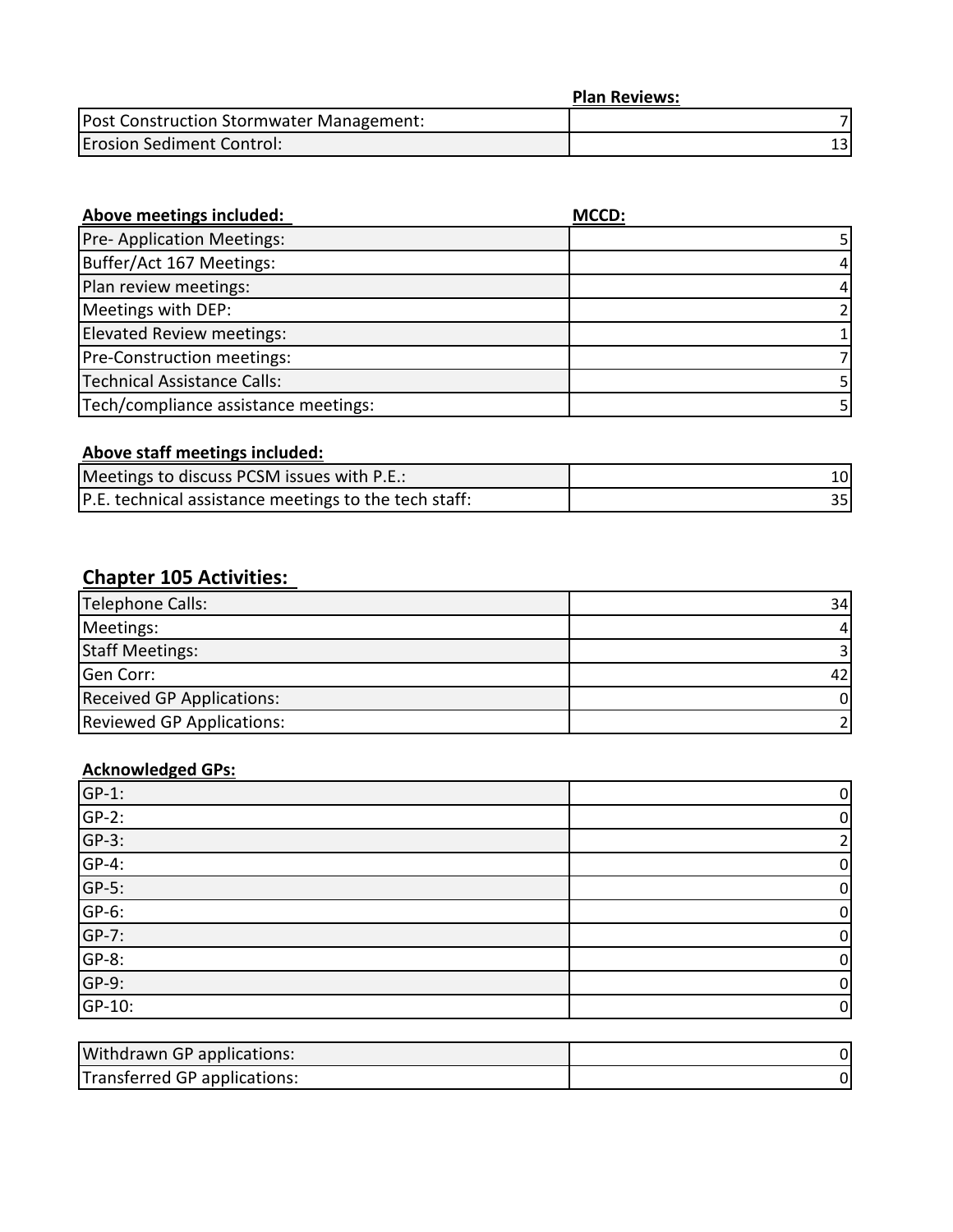### **The above included:**

| Technical Assistance Calls: |  |
|-----------------------------|--|
| Meetings:                   |  |
| #105 Site Visits            |  |

## **Dirt and Gravel/Low Volume Roads:**

| Meetings:               |    |
|-------------------------|----|
| Phone calls:            | a  |
| General Correspondence: | 33 |
| Site Inspections:       |    |
| Quarry visits:          |    |
| <b>Staff Meetings:</b>  |    |

## **Agriculture:**

| Meetings:                         | 10I |
|-----------------------------------|-----|
| Telephone Calls:                  |     |
| General Correspondence:           | 10  |
| Site Visits:                      |     |
| Manure Management                 |     |
| <b>General Agriculature Tasks</b> |     |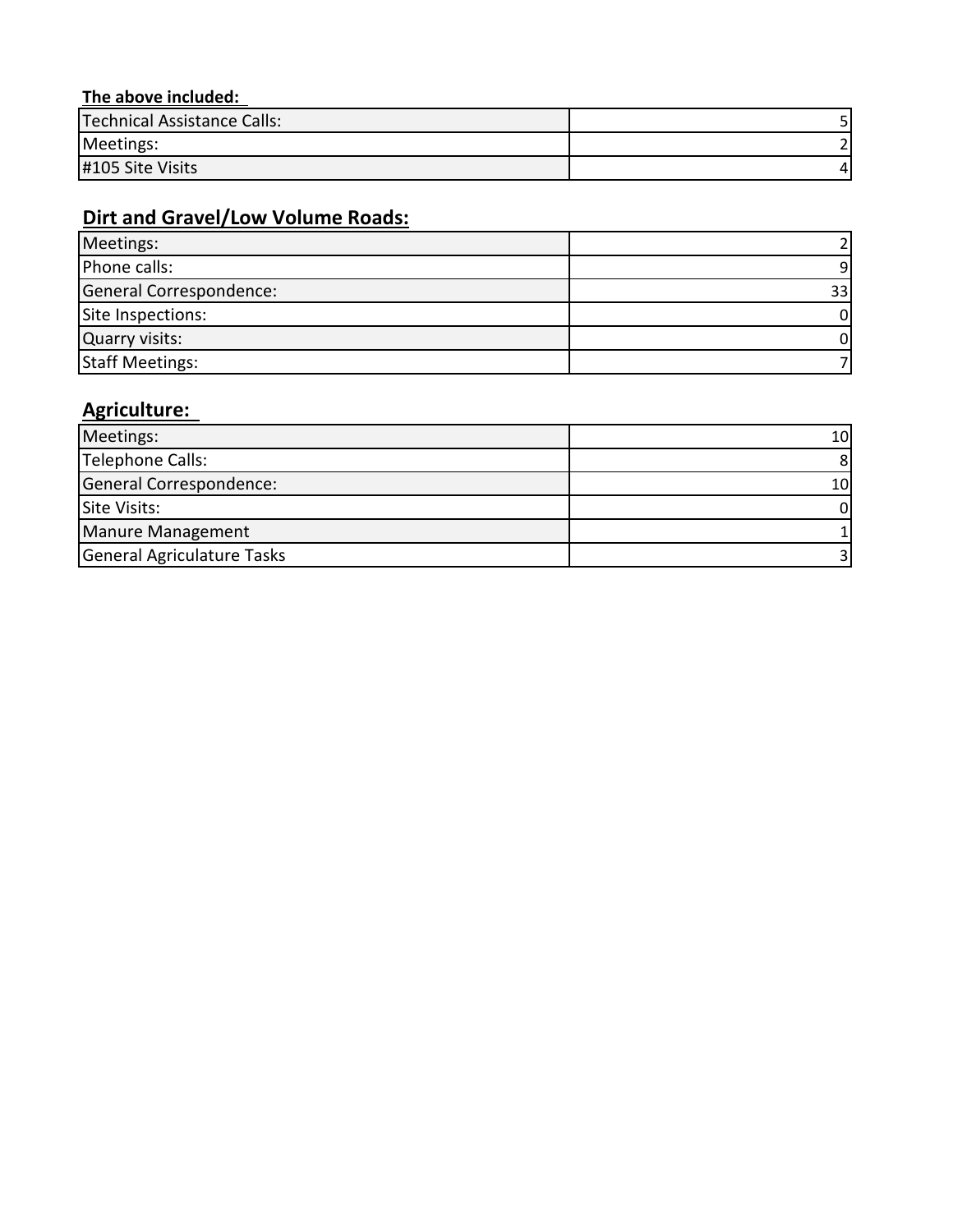#### **I. CHAPTER 102 AND 105 PA DEP DELEGATION AGREEMENTS ON-SITE INSPECTIONS/COMPLAINT HANDLING**

- 1. One on-site inspection, Complaint, Kononenko Encroachments (Smithfield) – Wetland area dredged and filled adjacent to driveway. Former log landing area on steep slope graded without downslope BMPs. IR 1 sent. 105 IR sent with restoration agreement.
- 2. One on-site inspection, Routine, Smithfield Gateway/Northeast Site Contractors (Smithfield) – BMPs and stabilization extending into site as work progresses. IR 5 sent.
- 3. One on-site inspection, Complaint, Pocono Farmstand/TL Realty (Pocono) Fill from house raising stockpiled in floodplain at greenhouse. No E&S plan, no BMPs. IR-1 sent with CN.
- 4. One on-site inspection, Complaint, Muffley Driveway Maintenance (Chestnuthill) – Routine maintenance grading of gravel driveway. IR 1 sent.
- 5. Two on-site inspections, Complaint, Dymarczyk Drains (Chestnuthill) Owner installing trench drain along Sugar Hollow Rd in PennDOT ROW. No E&S plan or BMPs. Drain discharges to PennDOT cross pipe which discharges to Sugar Hollow Creek. IR 1 sent. Follow up reveals BMP installed, PennDOT is satisfied with trench drain installation. IR 2 sent.
- 6. One on-site inspection, Routine, Transco Regional Energy Access-Proposed Entry Point 88 (Chestnuthill) – Confirmed existence and serviceability of adjacent cross-pipe and extent of road bank near existing driveway. Report to District Engineer for review.
- 7. One on-site inspection, Follow-up, Hahn Lot Devt. (Polk) Areas disturbed for access are stabilized. Reviewed NPDES permit requirements with owner. IR 2 sent.
- 8. One on-site inspection, Follow-up, Latona Trucking Spoil Sites/Latona (Chestnuthill) - Sediment trap outlet not completed. IR 2 sent with CN.<br>9. One on-site inspection, Technical Assistance, Center Roa
- on-site inspection, Technical Assistance, Center Road Driveway/Martin (Jackson) – Met with township representatives and owner regarding proposed driveway culvert replacement discharging to wetland. Provided stabilization requirements and 105 permitting information.
- 10. One on-site inspection, Routine, PennDOT Exit 308/J.D. Eckman (East Stroudsburg) – Preliminary E&S installed, clearing contractor having access issues on steep slopes. Contractor wants to relocate stream crossing. IR 1 to be sent.
- 11. Two-on-site inspections, Complaints, Desouza Channel Restoration-Warner Rd. (Pocono) – Working under DEP Emergency Permit from October 2021, owner removed gravel deposition from portion of main channel and blocked left braid channel per the EP. No agency notifications conducted. No E&S plan developed or implemented. 105 IR sent. District requested site meeting with DEP. DEP representative agreed that channel should not be blocked and instructed owner to remove material from channel. 102 IR 1 sent with NOV.
- 12. One on-site inspection, Follow-up, Foxwood Campground (Smithfield) Channel block removed. E&S BMP's installed across most of site; however, additional stabilization and BMP installation needed in multiple areas. Administrative conf. held. Chapter 102 IR 2 and Chapter 105 IR 2 sent.
- 13. One on-site inspection, Complaint, Gotta Go Potties Driveway Expansion and Site Development (Coolbaugh Township and Mount Pocono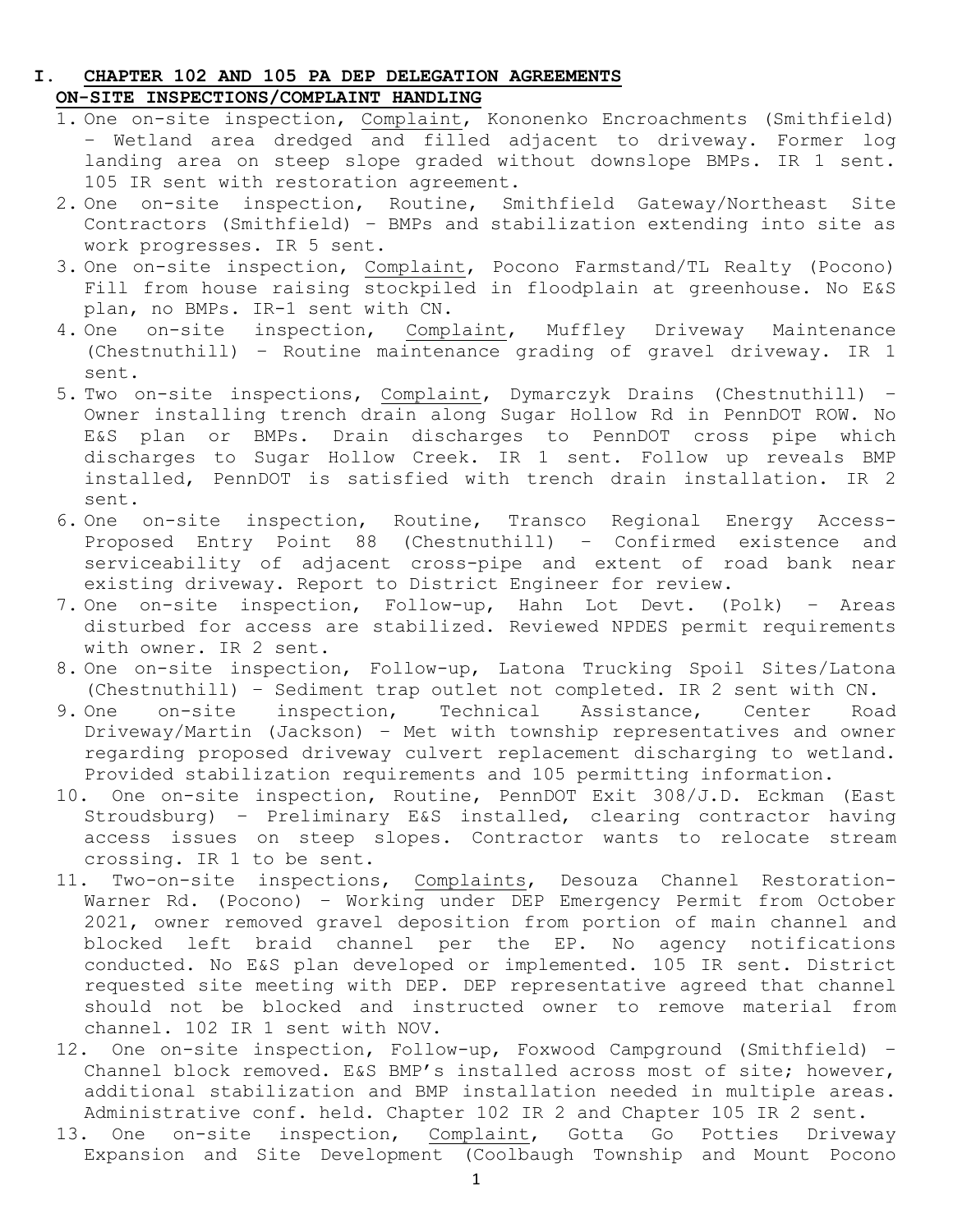Borough) – Clearing performed for driveway expansion. Multiple stockpiles of soil and processing of soil onsite. Parking Expansion. Site may require NPDES Permit coverage. IR 4 sent.

- 14. One on-site inspection, Routine, Kuehnerfield Estates Multiple lots/ S&S Homes, LTS Homes, Papillon & Moyer (Eldred) – Work occurring across multiple lots. Additional stabilization needed to existing swales. Individual lot constructed without co-permittee agreement and without following approved plans. IR 12 sent.
- 15. One on-site inspection, Complaint, Ottinger Property Greenzweig Road (Eldred) – Earthwork begun without development of E&S Plan and without implementation of E&S BMP's. IR 1 sent.
- 16. One on-site inspection, Technical Assistance, Pocono Farms East 2133 Hampshire Drive (Coolbaugh) – Tech assist provided regarding sink hole on property that is likely from burying old stumps when house was constructed. Site is currently in compliance. No IR sent.
- 17. One on-site inspection, Complaint, TL Realty Barton Circle (Pocono) Stream channel dredged without 105 permit. Access road established with some tree clearing performed. Chapter 102 IR 1 and Chapter 105 IR 1 sent.
- 18. One on-site inspection, Complaint, WTA Homes Barton Circle Wetland Encroachment/ WTA Homes (Pocono) – Rutting of wetland with mini excavator without Chapter 105 permit to access tree removal. Rutting repaired immediately. Chapter 105 IR 1 sent.
- 19. One on-site inspection, Follow-up, Gravatts Way Erosion/ Mother Nature's Way Landscaping (Pocono) – Contractor repairing head cut erosion. Inspection performed to document progress. No IR sent.
- 20. One on-site inspection, Routine, Sand Spring Run Streambank Restoration SGL 38/ Rutledge (Jackson) – BMP repairs needed in multiple areas. IR 2 sent
- 21. One on-site inspection, Complaint, Calant Contractors- Red Rock Road (Paradise) – Water line and hoist system installed across creek without Chapter 105 permitting. French drain installations not adequately stabilized. Chapter 102 IR 4 and Chapter 105 IR 3 sent.
- 22. One on-site inspection, Complaint, Syracuse Lot Grading- Old Sawmill Road (Polk) – Approximately 2 acres of earth disturbance from site being graded and improved without obtaining NPDES Permit. Site is currently in violation. IR 1 sent with Notice of Violation.
- 23. One on-site inspection, Follow-up, Mountain Road Feed Spoils Site (Jackson) – Stabilization preformed and all BMPs installed and functioning properly. Corrective Action Plan signed; pending submittal of NPDES permit. IR 8 sent.
- 24. One on-site inspection, Follow up, Reehl at West Hills Dr. (Stroud) E&S plan developed and submitted for review. Some perimeter controls and stabilization on driveway. Additional perimeter controls and temporary stabilization was recommended. IR 2 sent.
- 25. One on-site inspection, Follow-up, 409 Mountain Top Lake Rd, Emerald Lakes Associates Inc. (Tobyhanna) - At the time of inspection no E&S plan was developed and no controls were in place. IR 2 sent. Follow up -E&S plan was developed and submitted to MCCD for review. Silt sock was installed.
- 26. One on-site inspection, Complaint, 7629 Lake Shore Dr. Arrowhead Lake Community Association, (Coolbaugh) A temporary walk way was constructed through a wetland on adjacent property. The walk way was disassembled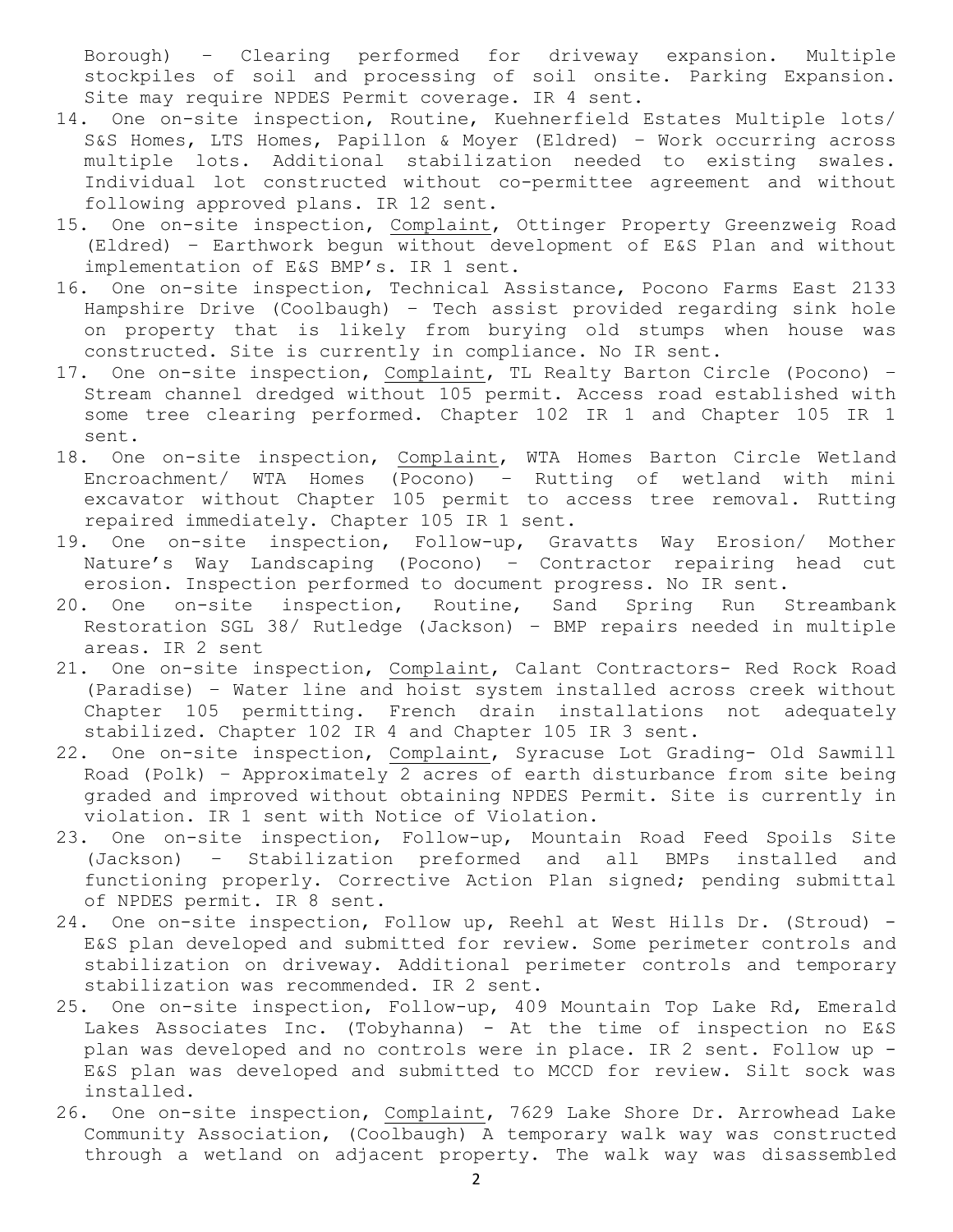and placed on a pile that is still encroaching on the wetland. IR 1 sent with voluntary restoration agreement.

- 27. Two onsite inspections, Complaint and Follow-up, Fehrenbacher 6515 Cherry Valley Rd. (Stroud) - regraded ~1 acre to plant grass for a yard. Disturbance was stabilized with seed and straw mulch. Silt fence was installed additional silt fence was recommended. IR 2 to be sent.
- 28. Two onsite Inspection, Complaint and Follow-up, Stillwater Lake Civic, Persad 5158 Hummingbird Dr. (Coolbaugh) - Building a single family residence on small lake front lot. No E&S on site or BMPs installed IR 1 Sent. Follow up - E&S plan was sent to MCCD and BMPs were installed IR 2 to be sent.
- 29. One onsite inspection, Complaint, Harris Dogwood St. (Smithfield) Conducting earth disturbance in wetlands, diverted a small stream, and graded a small path through forested. No 105 permits, E&S plan, or BMP Controls. 102 and 105 IR 1 sent. Site referred to DEP and USACE.
- 30. One onsite inspection, Complaint, East Stroudsburg Borough Twin Boroughs Recycling Center (Stroudsburg) - Stockpiling fill in the floodway. 102 and 105 IR 1 Sent.

#### **The above OSI included 33 Inspections on 30 Sites under Pa Code Title 25 Chapter 102 and/or 105 regulations;**

- 19 Sites were Complaints;
- 4 Notice of Violation or Compliance Notice sent or pending;
- 2 Sites were referred to DEP or appropriate authority.
- 3 Sites were conducted as technical assistance

#### **II. WATERSHED SPECIALIST REPORT**

Watershed Organization Meetings and Assistance

- Meeting with the Tobyhanna/Tunkhannock Creek Watershed Association (TCTCWA) and the Watershed Coalition of the Lehigh Valley (WCLV) to discuss funding sources and project roles for the Pocono Mountain West wetland boardwalk rehabilitation
- Meeting with TCTCWA, WCLV, and Penn State Extension (PSE) to assess the Pocono Mountain West wetland boardwalk and review curriculum for the boardwalk
- Attended TCTCWA April board meeting
- Two meetings with PSE to plan curriculum for Master Watershed Steward stream assessment/macroinvertebrate training
- Attended four Master Watershed Steward trainings
- Hosted stream assessment/macroinvertebrate training at Cherry Valley National Wildlife Refuge (CVNWR) for Master Watershed Steward program
- Produced service area map for Pocono Sourcewater Protection Collaborative

General

- Hosted riparian buffer workshop at CVNWR 19 participants
	- o Presentation on nonpoint source pollution, tree planting technique and live stake harvest/installation
	- o Planted 53 trees and 160 live stakes along ~750 feet of Cherry Creek
	- o Newsletter article for Friends of Cherry Valley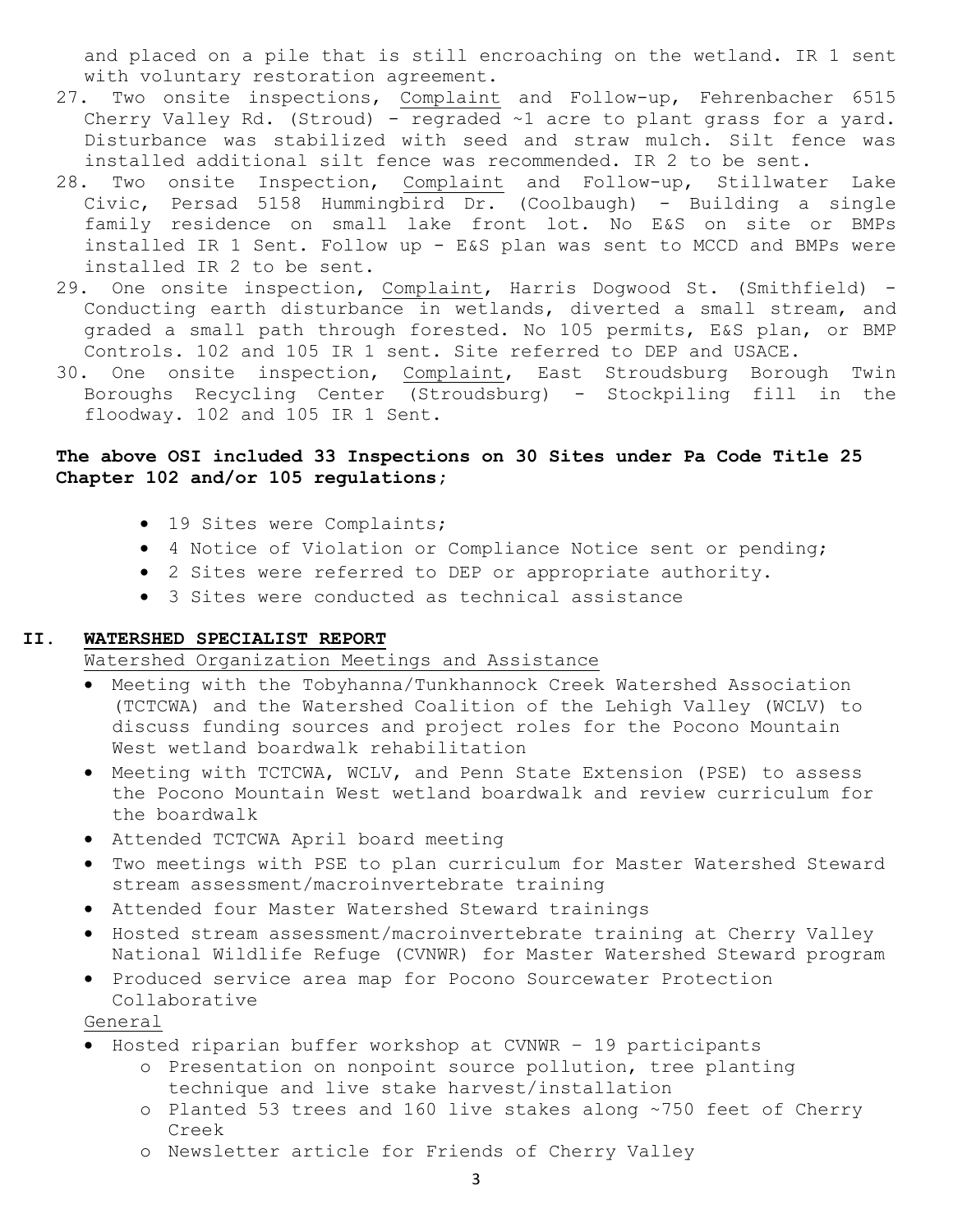- o Newsletter article for PACD
- o Submitted final report for 2021 NPS Grant to PACD
- Sampled 25 sites for the annual water quality study
- Submitted quarterly CDWS report
- Final draft preparation of Tobyhanna and Brodhead/McMichael Act 167 stormwater management plans
- Attended the Act 167 public hearing at the Monroe County Commissioners meeting
- Meeting regarding Biology through Ecology macroinvertebrate curriculum
- Collected samples for Biology through Ecology program
- Technical assistance to Valhalla Lake Association regarding algal bloom
- Submitted Scope of Work and Detailed Budget Sheet to DEP EE Grant coordinator for 2022 DEP EE Grant
	- o Grant titled "Hands-on Hydrology" using a stream table to educate the public about streambed dynamics
- Attended Emergency Management meeting at Monroe County Safety Center regarding the Appenzell Creek debris jam and creek rerouting

#### **III. AGRICULTURE**

Act 38

- Contracted one farmer into the Northeast Region Nutrient Management Reimbursement Program
- Assisted two farmers with contracting NRCS technical service providers

Farm to School

- Developed MCCD booth materials for Ag Day at Stroudsburg High School o Container Gardening
	- o Silviculture, maple syrup production
- Processed exhibitor registration forms for Ag Day, planned exhibitor locations
- Coordinated with exhibitors and Stroudsburg High School regarding Ag Day logistics
- Hosted Ag Day at Stroudsburg High School
- Developed silviculture presentation for Farm to School ecology lesson
- Submitted Farm to School quarterly report

Spotted Lanternfly

- Attended Cherry Valley Spotted Lanternfly Workgroup meeting
- Worked the Monroe County Earth Day Booth
	- o Build your own SLF circle trap activity, built/distributed 68 circle trap kits
- Developed presentation for homeowner SLF workshop
- General Agriculture Tasks
- Attended 5-day PACD Ag Boot Camp
- Prepared no-till drill agreement for MCCD Resource Conservation Committee meeting
- Presented no-till drill agreement at MCCD Resource Conservation Committee meeting, discussed program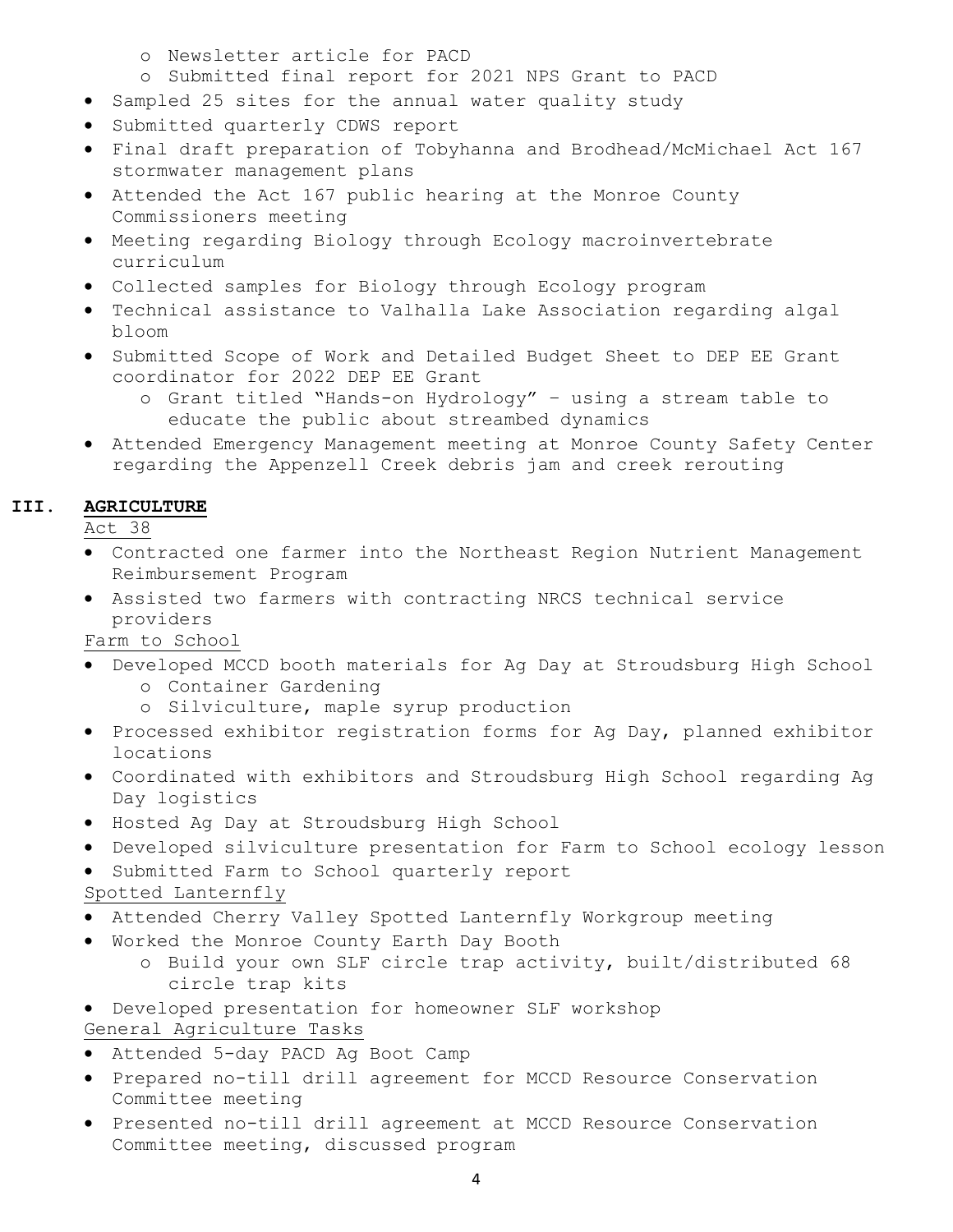- Three internal meetings regarding no-till drill program
- Assisted landowner with writing manure management plan
- Submitted quarterly ACT report

#### **IV. DIRT AND GRAVEL/LOW VOLUME ROADS**

- Prepared and submitted quarterly report to SCC.
- Prepared power point on in-filling box culverts with stream material for District and CDGRS trainings.
- Coordinated and scheduled QAB meeting for May 5.
- Responded to request for information for May 11/12 QAQC triennial review by SCC.

#### **V. MISCELLANEOUS**

- Provided training for new RCS/OAS.
- 1 Staff attended Ag boot camp
- Several staff attended Hazard Mitigation Meeting at Safety Center on Appenzell Creek debris jam.
- 2022 Workshop coordination, preparation of presentations, registration coordination
- Several staff worked Earth Day event at NCC
- Assisted EE with Tunkhannock Creek public event
- Held training session for soils topic for the 2022 High School Envirothon for Pocono Mountain West
- Several staff Lead 2022 High School Envirothon stations
- Collected macroinvertebrates for upcoming 10th grade East Stroudsburg South Biology Through Ecology program
- Prepared enforcement documents for upcoming administrative enforcement conference
- All staff received CPR/ First Aid/ AED refresher training
- Completed 2022 Water Quality Study
- Attended DEP 102/105 Basic Technical Training.
- Several staff attended MC Commissioners meeting for Act 167 Resolution